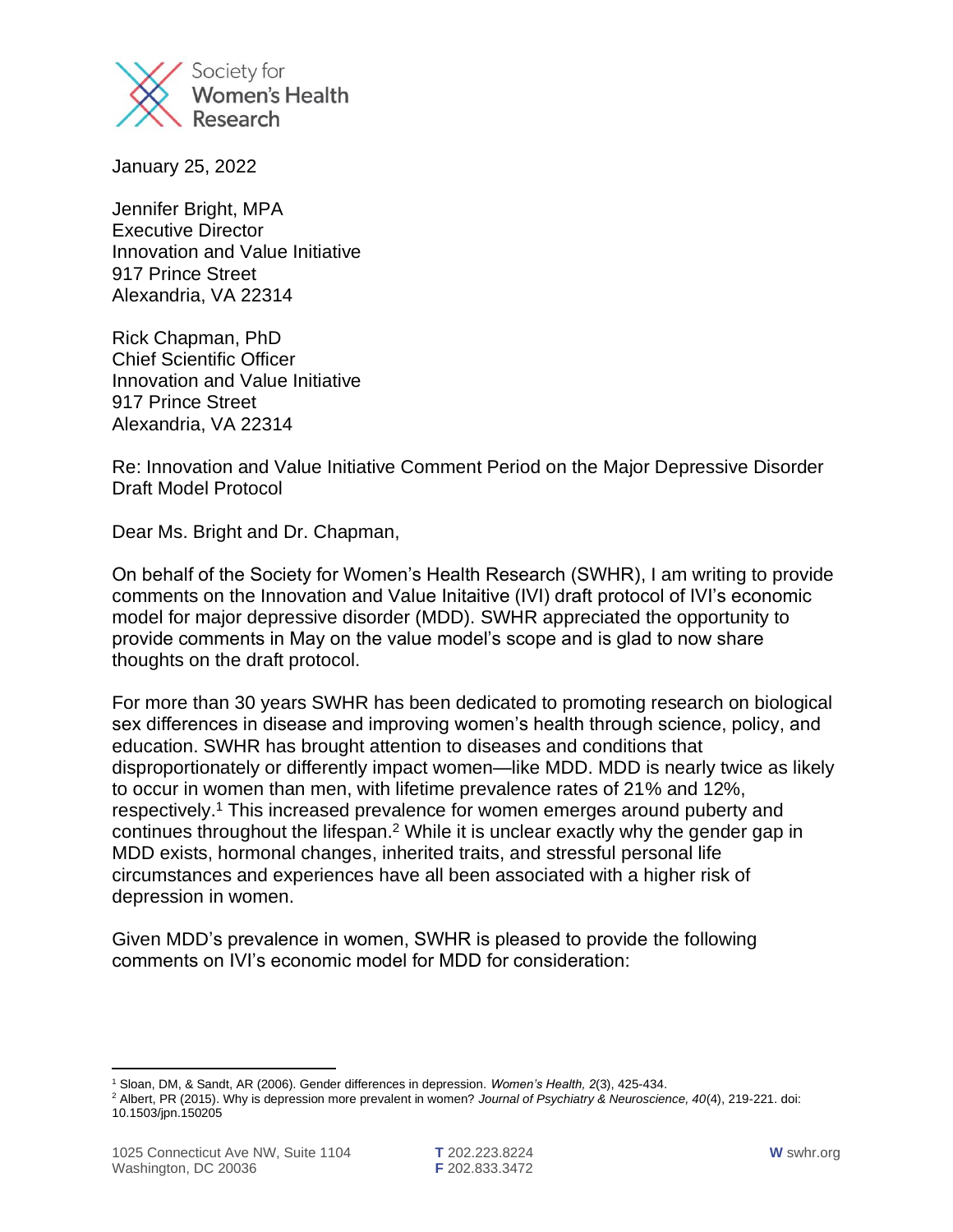## **Target Population**

SWHR appreciates IVI's work to ensure that the model design reflects real-world treatment sequences and key value elements from a societal perspective, and we are glad to see that the model design will allow users to specify subgroups, including gender, and/or use subgroup-specific inputs to make comparisons across them. However, we would strongly encourage IVI to ensure that its protocol includes both sex and gender to reveal the biological and environmental and social impacts across pouplations. It is well-known that symptom presentation varies by gender, and the differences in prevalence, presentation, and coping are important to consider in determining the value of treatments. There also exists some evidence that certain treatments may be more effective depending on an individual's biological sex—for example, selective serotonin reuptake inhibitors (SSRIs) may be more effective in the presence of estrogen.<sup>3</sup> Having the ability to disaggregate data based on factors such as sex and gender will be important for answering IVI's prioritized research questions regarding the societal burden of untreated or under-treated MDD, differences in model outcomes across subgroups compared with the overall population, and "low-value" care in real-world treatment sequences.

Of note, SWHR encourages IVI to revisit MDD with respect to preconception, as well as prenatal and postpartum, women. "Pregnancy" is not mentioned once within the draft economic model, and "postpartum" is mentioned just once. SWHR recognizes that separate recommendations are available for postpartum depression, but we suggest IVI explicitly and operationally define postpartum depression within the list of exclusion criteria. There remains a great deal of debate as to whether a depressive episode occuring during the postpartum period is sufficiently different than MDD episodes that occur outside of this life stage. Evidence as to the clarity and certainty of this distinction is mixed and largely depends on how the postpartum period is classified (e.g., depression occuring early in the postpartum period—up to eight weeks postpartum may be distinct from depression with onset during the later postpartum period, with the latter more similar to typical MDD episodes).<sup>4</sup>

## **Patient Experience**

Women are frequently primary caregivers for their family members; between 53 and 68 percent of caregivers are estimated to be women.<sup>5</sup> These roles can be either informal or formal: hands-on caregiver, case manager, companion, decision-maker, and advocate.

SWHR was pleased to see that IVI's model incorporated caregiving, noting that it "is a concern in the MDD community." Yet, while SWHR was glad to see that factors related to informal caregiving were included in the model, the focus was on individuals with MDD who have a caregiver. SWHR would encourage IVI to revisit its decision that

<sup>5</sup> Family Caregiver Alliance. Who Are Family Caregivers?

<sup>3</sup> Gorman, JM. (2006). Gender differences in depression and response to psychotropic medication. *Gender Medicine, 3*(2), 93-109. doi: 10.1016/s1550-8579(06)80199-3.

<sup>4</sup> Batt, MM, et al. (2020). Is postpartum depression different from depression occurring outside of the perinatal period? A review of the evidence. *Focus.* doi: 10.1176/appi.focus.20190045

[https://www.apa.org/pi/about/publications/caregivers/faq/statistics.](https://www.apa.org/pi/about/publications/caregivers/faq/statistics) Accessed 25 January 2022.